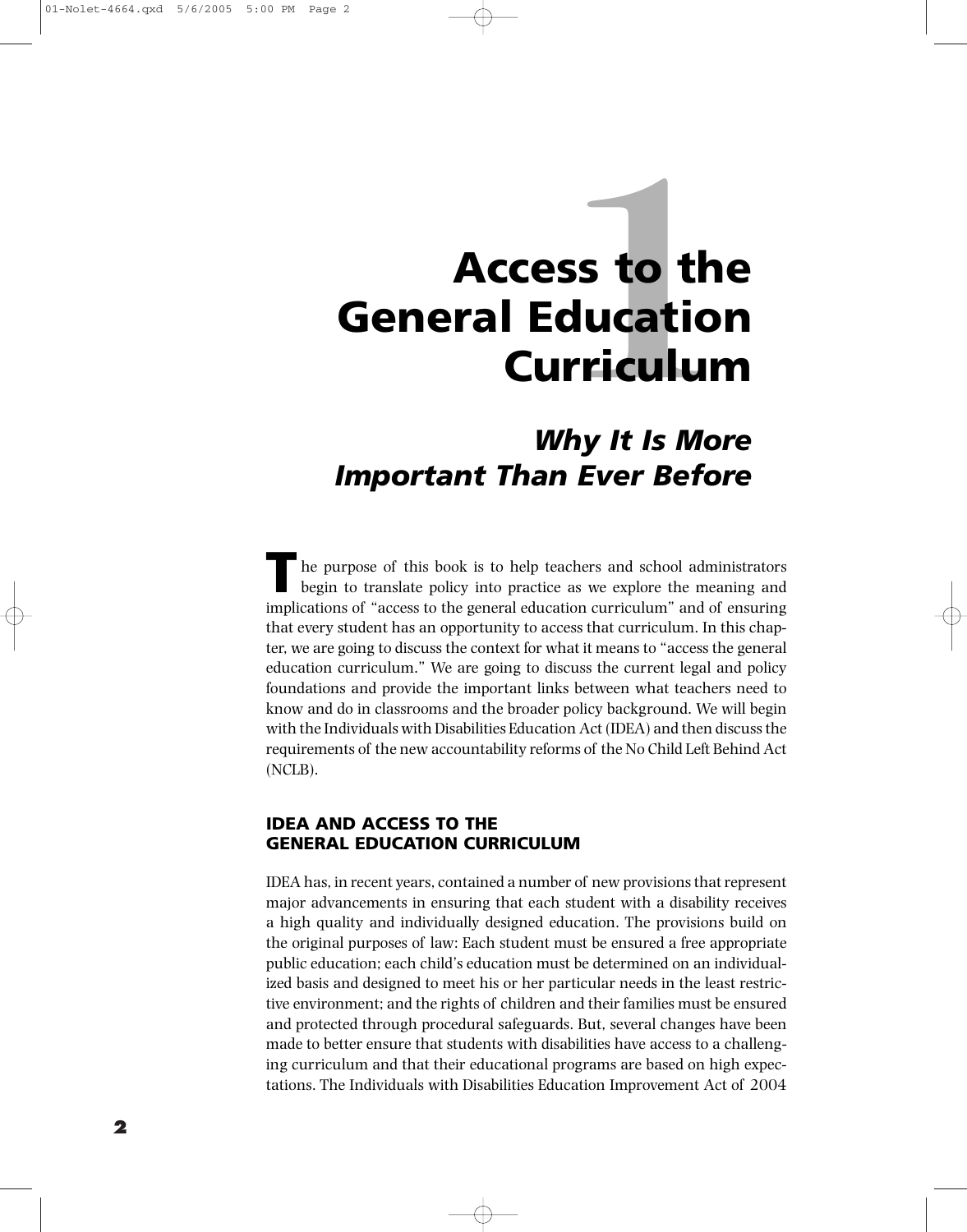(IDEA) increased the focus of special education from simply ensuring access to education to improving the educational performance of students with disabilities and aligning special education services with the larger national school improvement efforts that include standards, assessments, and accountability.

*New Individualized Education Program (IEP) Provisions***.** The Individualized Education Program (IEP) is the cornerstone of special education for any child and is critical to the success of a child's educational program. In 1997, and again in 2004, changes were made to the IEP provisions in IDEA that require specific attention to providing an individual student with a disability access to the general education curriculum. This requirement exists regardless of the setting in which the student will receive special education and related services.

Following is a synopsis of what an IEP must include:

- A statement of the child's present levels of academic achievement and functional performance, including how the disability affects the child's involvement and progress in the general education curriculum. (For preschool children, a statement of how the disability affects the child's participation in appropriate activities.) For children who take alternate assessments aligned to alternate achievement standards, a description of benchmarks or short-term objectives.
- Measurable annual goals, including academic and functional goals designed to enable the child to be involved in and progress in the general education curriculum; at the same time, they must meet all of the child's other unique educational needs.
- A statement of how the child's progress toward meeting the IEP annual goals will be measured and when periodic reports of the progress will be provided.
- A statement of the special education and related services, supplementary aids and services, based on peer-reviewed research to the extent possible, that are to be provided to the child. Also, a description of any modifications or supports for school personnel that are necessary for the child to advance toward attaining the annual goals, be involved and progress in the general education curriculum, participate in extracurricular or other nonacademic activities, and be educated and participate in activities with other children with and without disabilities.
- An explanation of the extent, if any, to which the child will not participate with the children without disabilities in general education classes and activities.
- A statement of any individual appropriate accommodations that are necessary to measure the academic achievement and functional performance of the child on state or district assessments. If the IEP team determines that the child shall take an alternate assessment, the IEP must include a statement that tells why the child cannot participate in the regular assessments and must indicate the alternate assessment that is selected.
- Appropriate measurable postsecondary goals beginning at age 16 or after.

01-Nolet-4664.qxd 5/6/2005 5:00 PM Page 3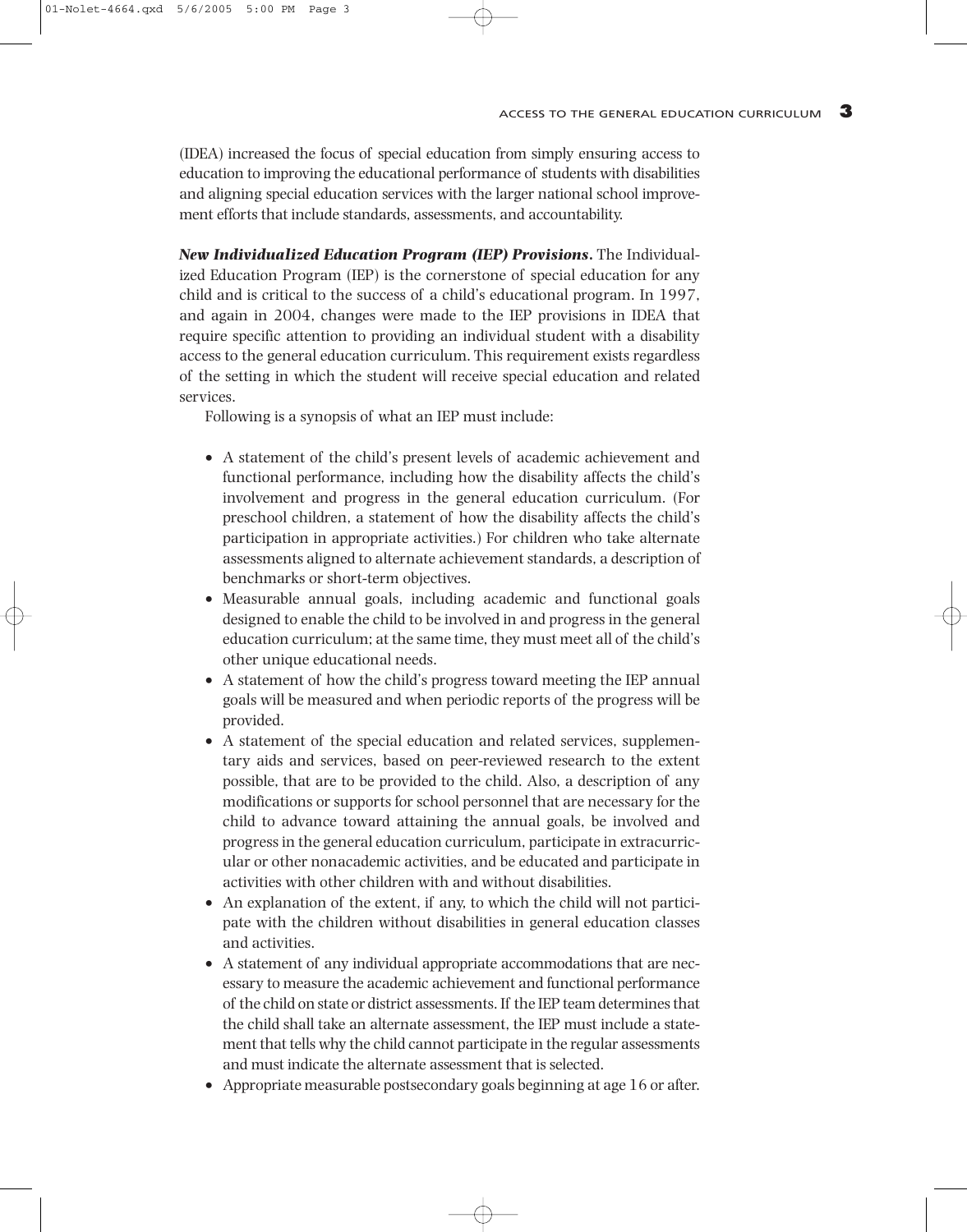*IDEA and Participation in Assessments.* IDEA requires that all children with disabilities be included in all state and district assessment programs with appropriate accommodations and alternate assessments where necessary as indicated in their IEPs. Specifically, states and local districts are required to include students with disabilities in the assessments required under Title I of the Elementary and Secondary Education Act of 2001 (The No Child Left Behind Act or NCLB). Both IDEA and Title I of NCLB provide specific requirements for how students with disabilities are to participate in assessments as well as how their scores are to be reported. Furthermore, IDEA and NCLB define alternate assessments as aligned with the state academic content standards and student achievement standards.

States and districts are required to report the performance of students with disabilities on state and district assessments, including alternate assessments, in the same detail that they use to report the performance of nondisabled students. Reporting and accountability requirements of NCLB apply equally to the subgroup of students with disabilities. IDEA clearly communicates that state and local assessments are to be regarded as educational benefits that contribute to a student's opportunity to learn challenging academic content. Moreover, IDEA supports NCLB in ensuring that schools are accountable for the achievement of students in special education and clearly signals the intent of federal policymakers to raise expectations for students with disabilities and improve their educational outcomes.

#### **THE NO CHILD LEFT BEHIND ACT**

The federal NCLB is the 2001 version of the Elementary and Secondary Education Act (ESEA), which was first passed in 1965. Title I of this law has always been concerned with creating educational equity for low-income children, and as the largest federal program in U.S. schools, it has had a major influence on the policies in K–12 education. In the early 1990s, a number of changes were made to Title I in an effort to promote greater equity between students in high poverty schools and other students. The changes were based on a vision of education referred to as standards-driven reform, which has been the dominant model for reform for almost two decades. In 2001, NCLB reinforced the vision of standards-driven reform and created even greater demands for states to create challenging standards and to require more accountability on the part of schools and school systems. To understand the requirements under NCLB, you will need to understand the components of standards-driven reform.

#### **The Components of Standards-Driven Reform**

Standards-driven reform has three critical components: (a) challenging content and achievement standards, (b) assessments aimed at measuring how schools are helping students meet the standards, and (c) accountability for achieving higher levels of student performance.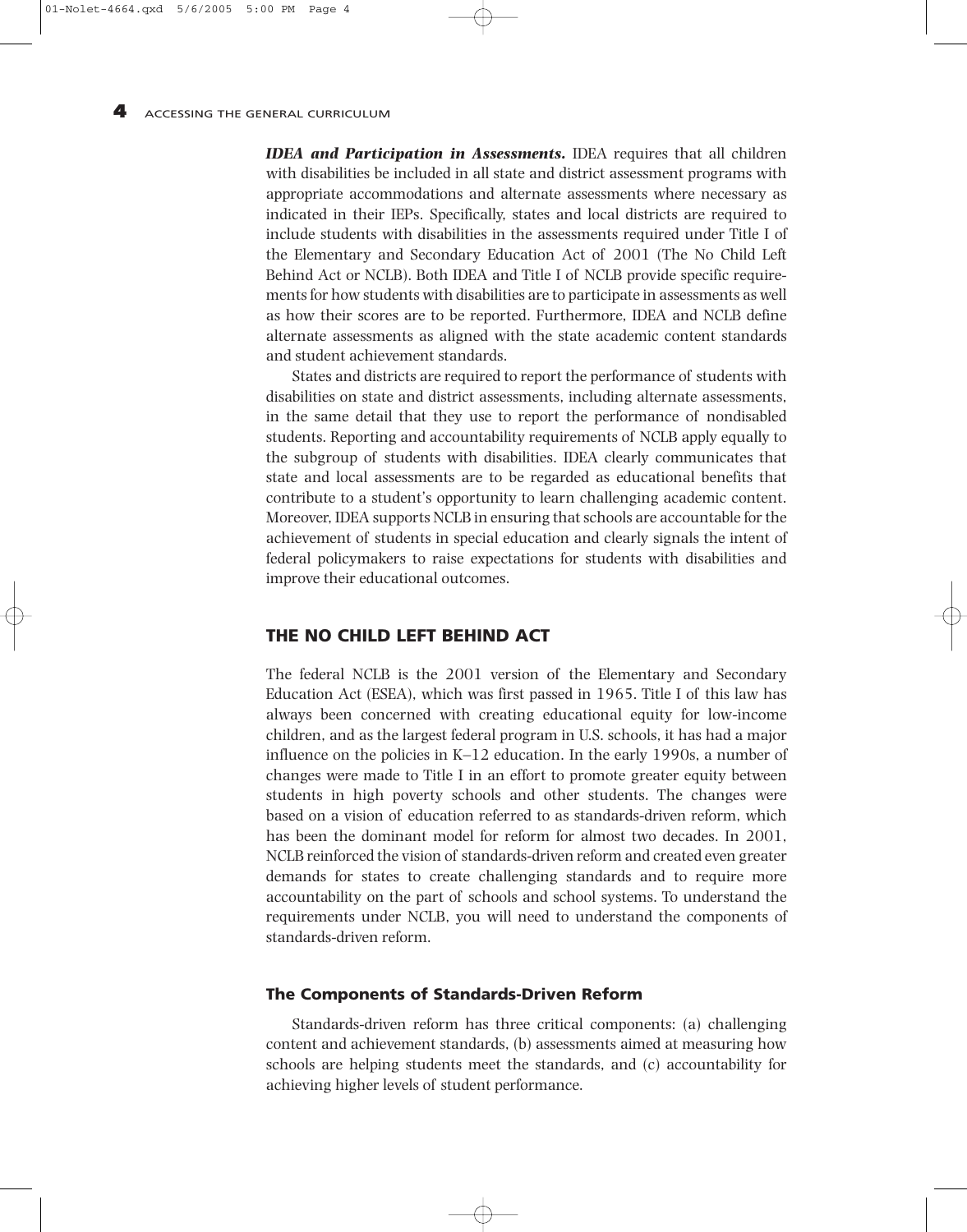*Standards.* The defining element of standards-driven reform is the content and achievement standards. Standards are general statements of what students should know or be able to do as a result of their public school education. Content standards refer to what gets taught, the subject matter, the skills and knowledge, and the applications. They reflect the professional judgment of educators and the community at large about what really matters in education. Achievement standards set the targets or levels of performance that students must achieve in the content. Achievement standards set the targets for teaching. They specify that "by the time students reach a particular grade, we expect them to be able to do [these specific things] and demonstrate that they can [use this specific information or knowledge]."

Under Title I of NCLB, all states are required to have one set of content and achievement standards in reading, math, and science. Most states have established content standards in other subject matter areas, such as social studies, history, physical health, or technology. Not every content standard has a corresponding achievement expectation, however.

Some standards are broad statements of learner goals (e.g., "becoming selfsufficient learners") while others are very specific about what students should be able to know and do in a particular subject matter area (e.g., "students will read grade-level text with both high accuracy and appropriate pacing, intonation, and expression").

Standards are important for several reasons. They are intended to create equity across schools and classrooms in that they define what all teachers should teach, in all schools across a state. Standards also define the content that will be assessed and for which schools will be held accountable. Finally, since teachers are expected to teach to the standards, curricular frameworks, goals, and materials (e.g., textbooks) are to be directly aligned with a state's standards.

*Assessment.* Under NCLB, states are required to have one set of assessments that measure student performance on their content standards. States must assess at least 95% of all students in three content areas: reading/language arts, math, and science. They must assess students each year in each of the subject areas in Grades 3–8 and once during Grades 9–12. States must also establish three levels of achievement: Basic, Proficient, and Advanced.

Since the grade-level assessments would not be appropriate for some students with disabilities, especially those with significant cognitive disabilities, both IDEA and NCLB allow states to create alternate assessments and alternate achievement standards. However, only a limited number of students (i.e., not more than 1%) made be held to these alternate standards. Alternate achievement standards define student performance that differs from a grade-level achievement standard in terms of complexity, but these achievement standards must be aligned with a state's regular academic content standards, promote access to the general education curriculum, and reflect high or challenging standards.

*Accountability.* New demands for educational accountability under NCLB have changed the consequences for schools and individual students. School- and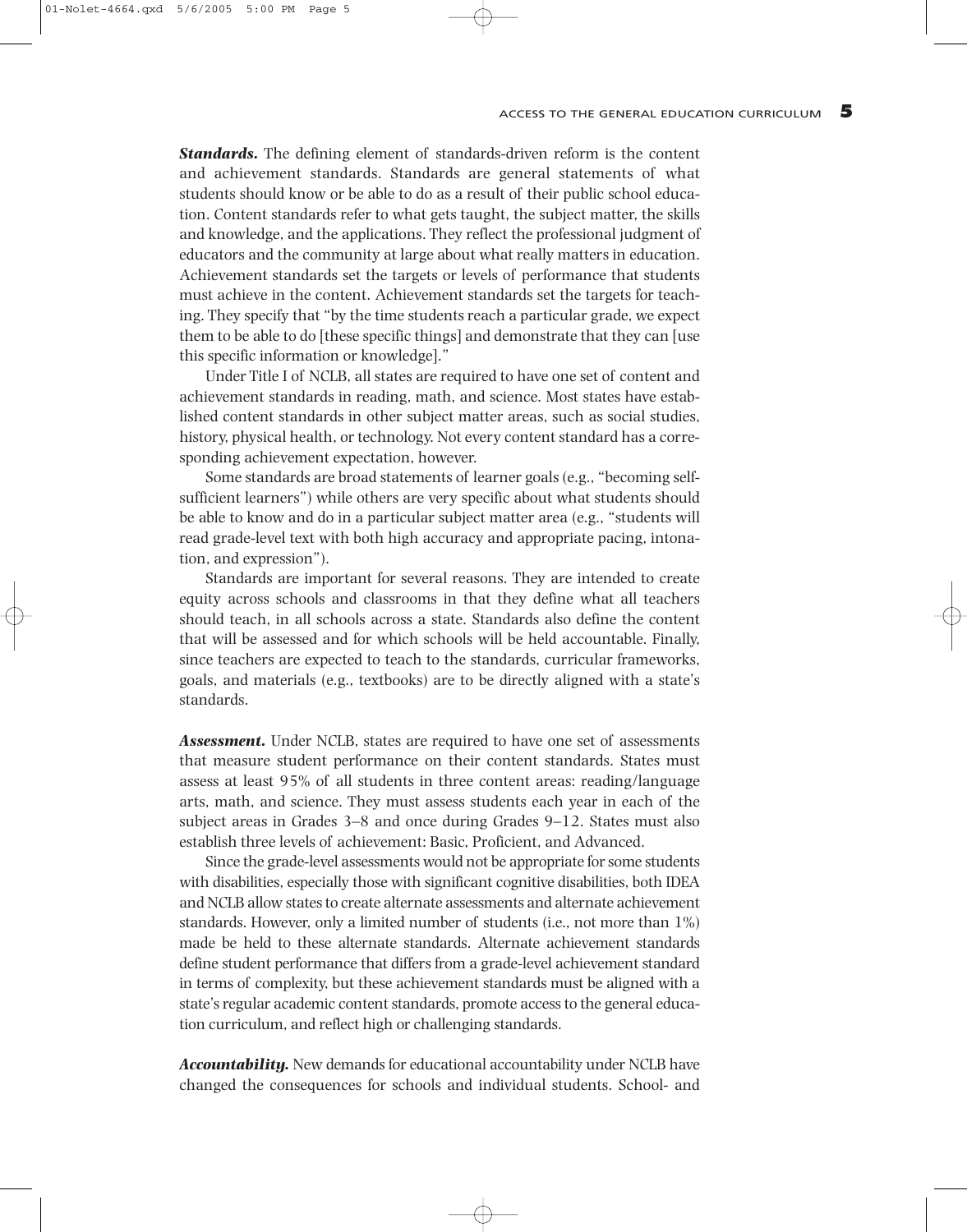system-level accountability has dramatically increased and is based almost entirely on student assessment results. There are two primary ways that schools are held accountable: through public reporting such as school report cards and through a complicated process referred to as Adequate Yearly Progress (AYP).

States must publicly report assessment results at the school, district, and state levels for each grade, subject, and level and must report scores separately by gender, race/ethnicity, and for students identified as low income, special education, and limited English proficiency. In addition, schools and districts must report on a number of other indicators, such as the numbers of teachers who are fully certified, student attendance, suspensions and expulsions, drop-out rates, and graduation. The purpose of these reports is to make the educational performance of schools as transparent as possible.

In addition to the public reports, states must set annual performance targets for students in each of the three subject areas for each grade level and subgroup. The annual targets represent the percentage of students in a grade and subgroup who must reach the Proficient and Advanced levels of achievement on the state assessment. The annual targets are reported as AYP and designed to keep all subgroups on track to reaching Proficient or Advanced by the 2013–2014 school year. Specific consequences are applied to any school that fails to meet its annual AYP target for any subgroup.

While NCLB only addresses school- and system-level accountability, at the student level, accountability may mean that test scores are linked to promotion from grade to grade or to high school graduation. For example, in 2003–2004, states had high school graduation exams, and most of these exams require high levels of knowledge.

Standards-driven reform has an overriding goal of achieving higher levels of student achievement in subject matter content among all students. Thus, students with disabilities more than ever before need to have access to the demanding standards-based curriculum and instruction.

# **THE LINK BETWEEN STANDARDS AND CURRICULUM**

As general and special education teachers approach the challenge of helping all students achieve at higher levels, they need to have a thorough understanding of how to provide access to the standards as well as the link between content and achievement standards, curriculum, and what they teach day-to-day. Furthermore, teachers, parents, and other practitioners need to deeply understand how the standards and the general education curriculum relate to an individual student's IEP.

#### **Dissecting the Standards**

Keep in mind that the primary purpose of content and achievement standards is to focus classroom instruction. Thus, it is important for teachers to be able to thoroughly understand what knowledge, information, and processes are implied or embedded in content and achievement standards. One finding from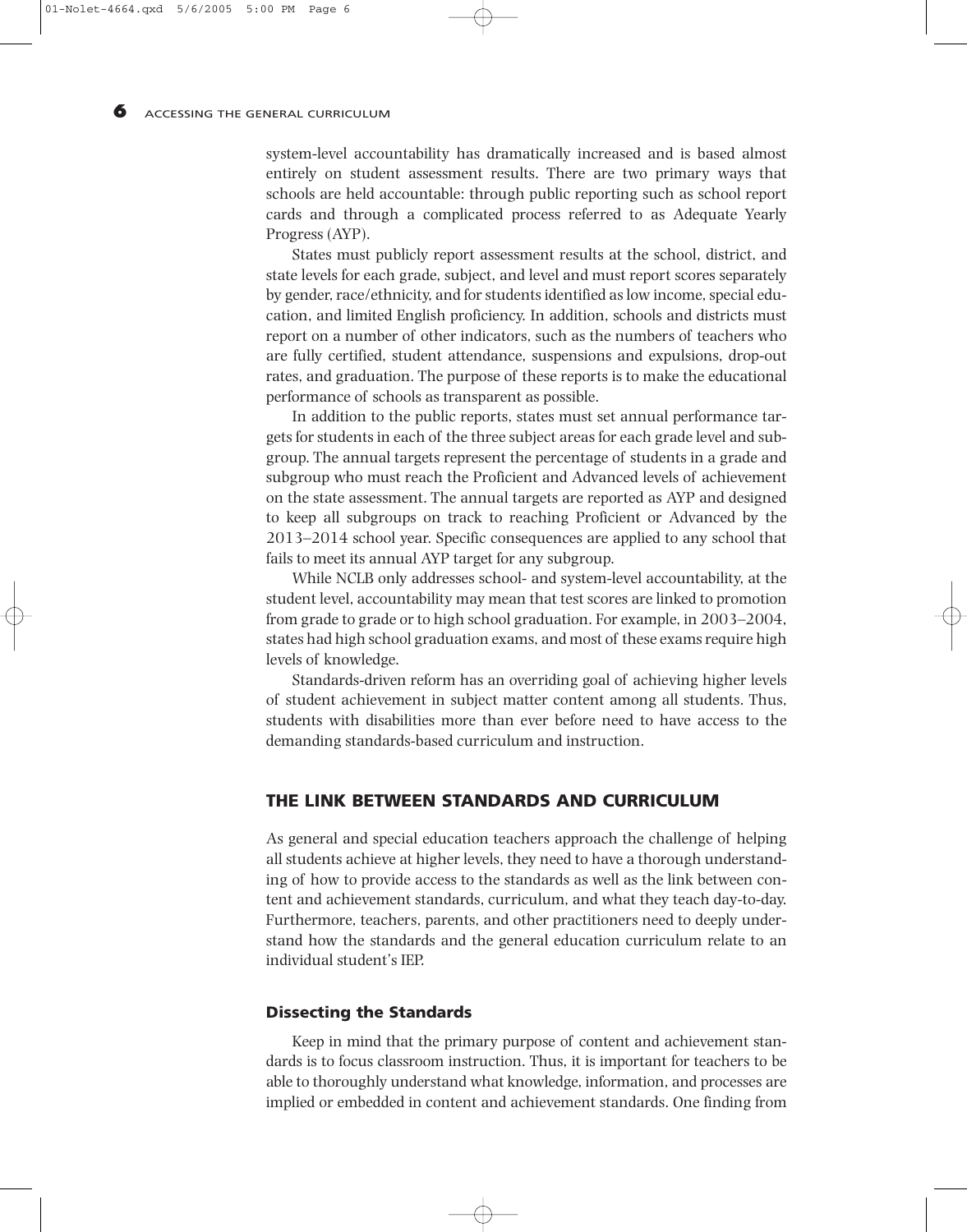research that we have conducted in schools across the country that have been implementing standards-driven curriculum is that special education teachers have tended to "add on" new content rather than refocus what they teach (McLaughlin, Henderson, & Rhim, 1997; McLaughlin, Nolet, Rhim, & Henderson, 1999). In other words, teachers often want to keep their favorite lessons, curriculum, and materials, as well as continue to use their "tried and true" instructional strategies. For instance, they continue teaching specific functional skills (e.g., teaching time or money, etc.) while they attempt to also teach new standards-based skills, such as using estimation in math or engaging in writing activities. Teachers often feel torn by competing priorities and frustrated by lack of time to "cover it all." As a result, their teaching is focused on a collection of splinter schools or loosely collected knowledge.

The first thing that teachers need to know is that individual content and achievement standards do not stand alone but are connected across grade levels. Knowing what standards come before and which come after is very important to understanding what to teach and when to teach it. Figures 1.1 and 1.2 provide examples of specific state preK–3 reading/language arts standards and Grades 6–8 math standards.

In the sample of state standards, there are obvious "strands" or specific knowledge that appears across grade levels. For example, phonics is taught at the preK–2 level but with different levels of knowledge requirements. The math standards provide another example wherein the specific knowledge requirements do not change across the grade levels, but the expectations for how students are to demonstrate that knowledge become more demanding and complex.

What should be clear is that the knowledge required at each grade builds on what comes before and influences what comes after. Decisions made to not teach a specific set of skills, concepts, or standards at a particular grade have implications for all future grades as teachers simply cannot pick and choose among the content standards.

Another important consideration regarding standards is the interaction between specific knowledge and processes. Most state standards emphasize applied problem solving and authentic knowledge. Teaching to these standards requires more active roles for students and less teacher-directed instruction. There is less rote skill development and more emphasis on students' understanding topics and actually being able to do something with the content. Furthermore, many of the standards cross subject areas, such as requiring students to apply math concepts and skills in science or being able to communicate in writing how they solved a problem. Teachers need to adjust their instructional strategies to the intended outcome of the standard. As an example, "describe how a change in one variable in a linear function affects the other variable in a table of values." What are students intended to know and be able to do after receiving instruction directed at this standard?

# **Differentiating Between Content and Achievement Standards**

We have been talking about developing a deeper understanding of the content standards and how they define the intended knowledge, skills, and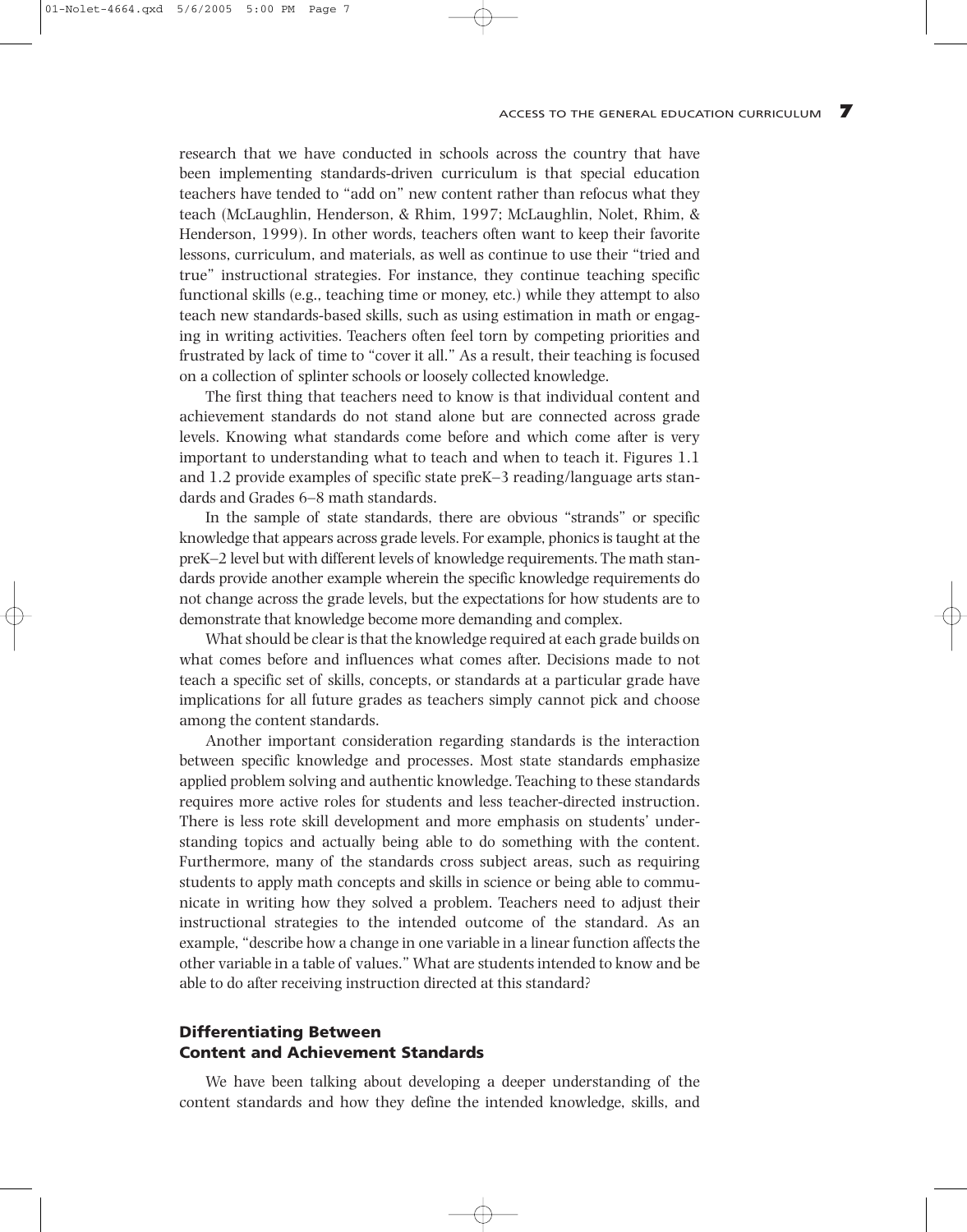| Phomes on<br>  ייתר הפפרו ביי<br>keading<br>ׅ֧֧֧֧֧֧֧֧֧֪ׅ֧֧֧֪ׅ֧֪֧֚֚֚֚֚֚֚֚֚֚֚֚֚֚֚֚֚֚֚֚֬֡֡֡֡֓֡֡֡֡֬֓֡֬֓֓֡֓֡֬֓֓֓֡֬֓֓֓֓֡֬֓֓֞֬֝֬֝֬֓֝֬ |
|--------------------------------------------------------------------------------------------------------------------------------|
| Š<br>ţ                                                                                                                         |
|                                                                                                                                |

| ֘֝֬                       |
|---------------------------|
|                           |
| $\vdots$                  |
|                           |
|                           |
| ${1 \over 2}$             |
|                           |
|                           |
|                           |
|                           |
|                           |
|                           |
|                           |
|                           |
|                           |
|                           |
| :<br>S<br>S               |
|                           |
|                           |
|                           |
| $\frac{5}{2}$<br>ï        |
|                           |
|                           |
|                           |
|                           |
|                           |
|                           |
|                           |
| ī                         |
|                           |
| Ś<br>ï                    |
|                           |
| j                         |
| $\ddot{\phantom{a}}$<br>١ |
|                           |
| Stude<br>5                |
|                           |

| Prekindergarten                                                                                                   | Kindergarter                                                          | Grade 1                                                                                                        | Grade 2                                                                             | Grade 3                                                                    |
|-------------------------------------------------------------------------------------------------------------------|-----------------------------------------------------------------------|----------------------------------------------------------------------------------------------------------------|-------------------------------------------------------------------------------------|----------------------------------------------------------------------------|
| Phonics                                                                                                           | Phonics                                                               | Phonics                                                                                                        | Phonics                                                                             | Phonics                                                                    |
| Decode words in grade-level<br>texts                                                                              | Decode words in grade-level<br>texts                                  | Decode words in grade-level<br>texts                                                                           | Decode words in grade-level<br>texts                                                | Decode words in grade-level<br>texts                                       |
| especially those in the student's<br>Identify and name some upper-<br>and lowercase letters in words,<br>own name | differences<br>Identify similarities and<br>in letters and words      | Recognize and apply short vowels,<br>long vowels, and y as a vowel                                             | Use phonics to decode words                                                         | Sound out common word parts                                                |
|                                                                                                                   | Blend letter sounds in one-syllable<br>words (CVC)                    | combinations, such as consonant<br>digraphs, blends, and special<br>Decode words with letter<br>vowel patterns | contractions, and inflectional<br>endings into known parts<br>Break compound words, | Break words into familiar parts                                            |
|                                                                                                                   | families) to decode one-syllable<br>Use onset and rime (word<br>words | Read one-syllable words fluently<br>(CVC, CVCE)                                                                | Identify and apply vowel patterns<br>to read words, such as CVC,<br>CVCE, CVVC      | Use word meanings and order in<br>sentences to confirm decoding<br>efforts |
|                                                                                                                   |                                                                       | decode unknown words,<br>Use known word/part to<br>such as car $\rightarrow$ card                              | Read blends fluently, such as spl,<br>str                                           |                                                                            |

€

 $\oplus$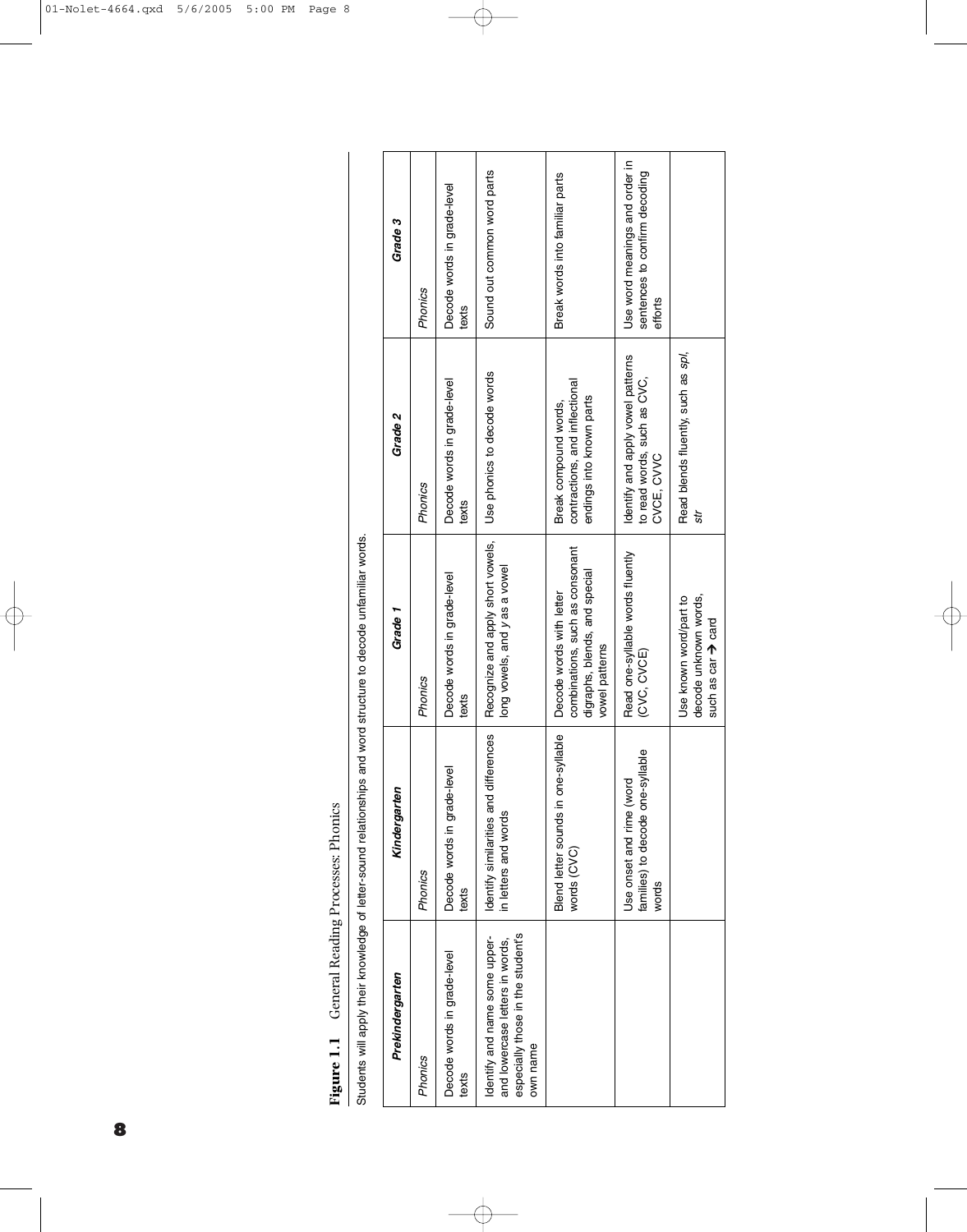Students will algebraically represent, model, analyze, or solve mathematical or real-world problems involving patterns or functional relationships.

| Grade 6                                                                                                                                                                                                                                                                                                                                                                  | Grade 7                                                                                                                                                                                                                                                                                                                                                      | Grade 8                                                                                                                                                                                                                                                                                                                                                                                                                                                                                                                                                                                                         |
|--------------------------------------------------------------------------------------------------------------------------------------------------------------------------------------------------------------------------------------------------------------------------------------------------------------------------------------------------------------------------|--------------------------------------------------------------------------------------------------------------------------------------------------------------------------------------------------------------------------------------------------------------------------------------------------------------------------------------------------------------|-----------------------------------------------------------------------------------------------------------------------------------------------------------------------------------------------------------------------------------------------------------------------------------------------------------------------------------------------------------------------------------------------------------------------------------------------------------------------------------------------------------------------------------------------------------------------------------------------------------------|
| A. Patterns and Functions                                                                                                                                                                                                                                                                                                                                                | A. Patterns and Functions                                                                                                                                                                                                                                                                                                                                    | A. Patterns and Functions                                                                                                                                                                                                                                                                                                                                                                                                                                                                                                                                                                                       |
| Identify, describe,<br>1.<br>extend, and create<br>numeric patterns and<br>functions<br>(a) Identify and describe<br>sequences<br>represented by a<br>physical model or in<br>a function table<br>Interpret and write a<br>(b)<br>rule for a one-<br>operation $(+, -, \times, +)$<br>function table<br>Complete a<br>(c)<br>function table with a<br>two-operation rule | 1. Identify, describe, extend,<br>and create linear patterns<br>and functions<br>(a) Identify and extend<br>an arithmetic<br>sequence represented<br>as a function table<br>(b) Identify and extend a<br>geometric sequence<br>(c) Describe how a<br>change in one variable<br>in a linear function<br>affects the other<br>variable in a table of<br>values | Identify, describe, extend,<br>1.<br>and create patterns,<br>functions, and<br>sequences<br>(a) Determine the<br>recursive relationship<br>of arithmetic sequences<br>represented in words,<br>in a table, or in a graph<br>Determine the<br>(b)<br>recursive relationship<br>of geometric sequences<br>represented in words,<br>in a table, or in a<br>graph<br>(c) Determine whether<br>functions are linear<br>or nonlinear when<br>represented in words,<br>in a table, symbolically,<br>or in a graph<br>Determine whether<br>(d)<br>functions are linear or<br>nonlinear when<br>represented symbolically |

processes. In contrast, achievement standards define how well or how proficiently students must demonstrate the knowledge, skills, and processes. Achievement standards are typically defined by the assessments, which should be clearly aligned with the standards. However, assessments cannot measure every aspect of every standard, so assessments are designed to sample student performance.

State assessments, often referred to as "large-scale" assessments can give teachers important information about the general grade level at which a student is performing. Also, unlike older forms of multiple-choice assessments, the newer assessments are designed to illustrate the processes and applications that are intended by the content standards.

As you can see from the sample items in Figures 1.3 and 1.4, today's assessments include both traditional multiple choice test items as well as constructed response items, which require that students explain answers or processes or expand on specific items. Conventional essay questions are also included. The items model the types of instruction that is expected and the skills and processes in the standards. Teachers are supposed to teach to these tests! However, large-scale assessments are not designed to provide the breadth or depth of information about a student's level of understanding in a standard area and cannot be the sole source of information used for developing instructional units, lesson plans, or IEPs.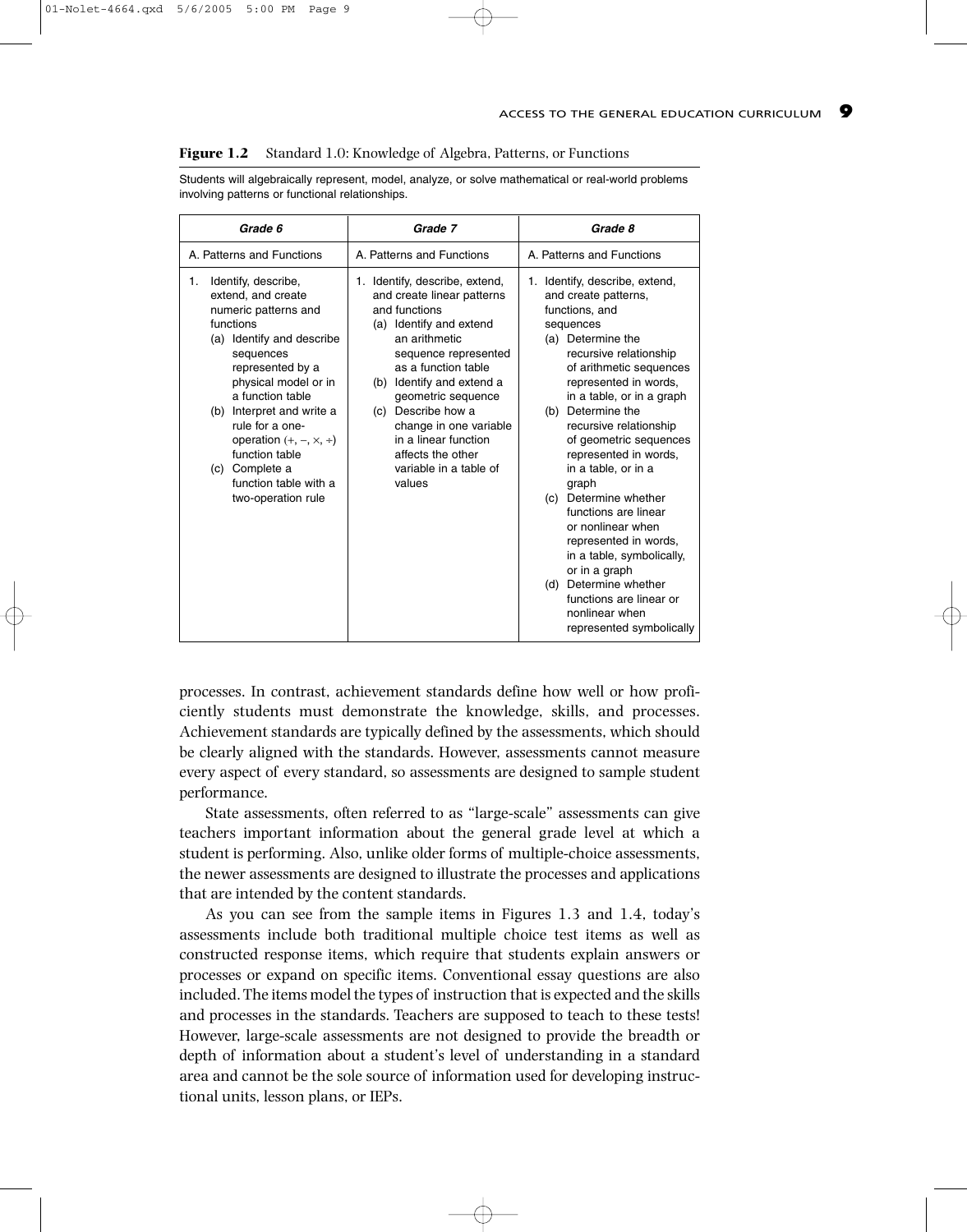

**Figure 1.3** Examples of Fourth-Grade Math Assessment Items

## **Standards and Curriculum**

By now, you know that standards are intended to drive the curriculum. In the next chapter, you will learn a great deal more about what constitutes "curriculum" and how to find the "general education curriculum." Before you do that, it is important to find out more about the curriculum that is used in your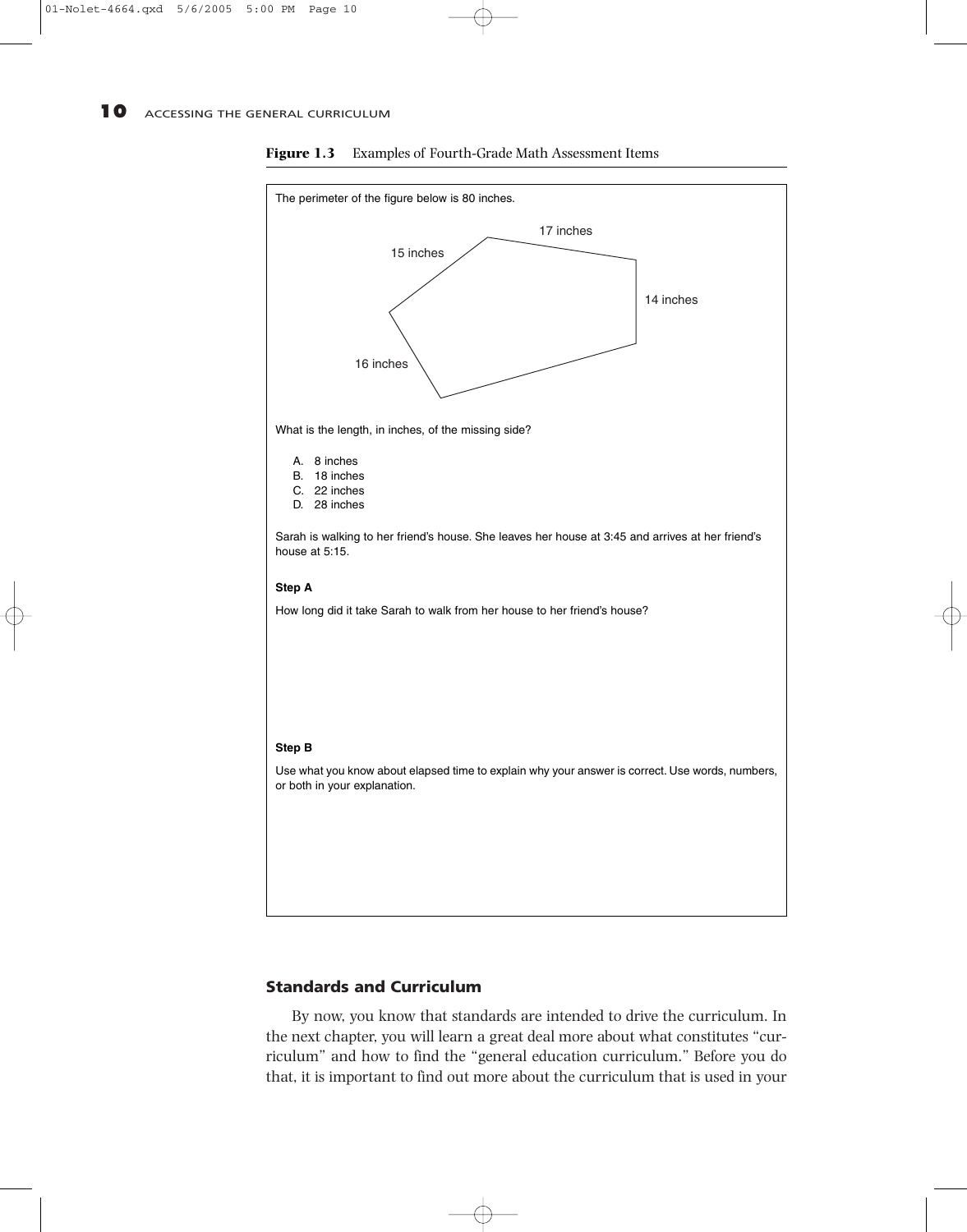

| Choose the word or group of words that means the same, or about the same, as the underlined<br>word. Then mark the space with the answer you have chosen. |
|-----------------------------------------------------------------------------------------------------------------------------------------------------------|
| A spike is like a _____.                                                                                                                                  |
| A. brick<br>B. pillow<br>C. dish<br>D. nail                                                                                                               |
| Read the story "Arachne" and "Damon and Pythias" and answer the following question.                                                                       |
| By allowing Pythias to settle his affairs, Dionysus shows that he can be:                                                                                 |
| A. brave<br>B. compassionate<br>C. indifferent<br>D. indecisive                                                                                           |
| Read the story "Wang Yani" and answer the following question.                                                                                             |
| What advice would Yani probably give to young people? Use details from the story to support your<br>answer.                                               |
| Write your answer on your answer document.                                                                                                                |
|                                                                                                                                                           |

school or district. Many districts and states have developed K–12 curriculum in content areas that align with their state standards. However, not all districts have such an aligned curriculum. So, it is important that you get a copy of your state's standards and then compare them to whatever curriculum guides exist in your district. Don't forget to examine important curriculum materials such as textbooks. These should also reflect or align with the standards. This activity

⊕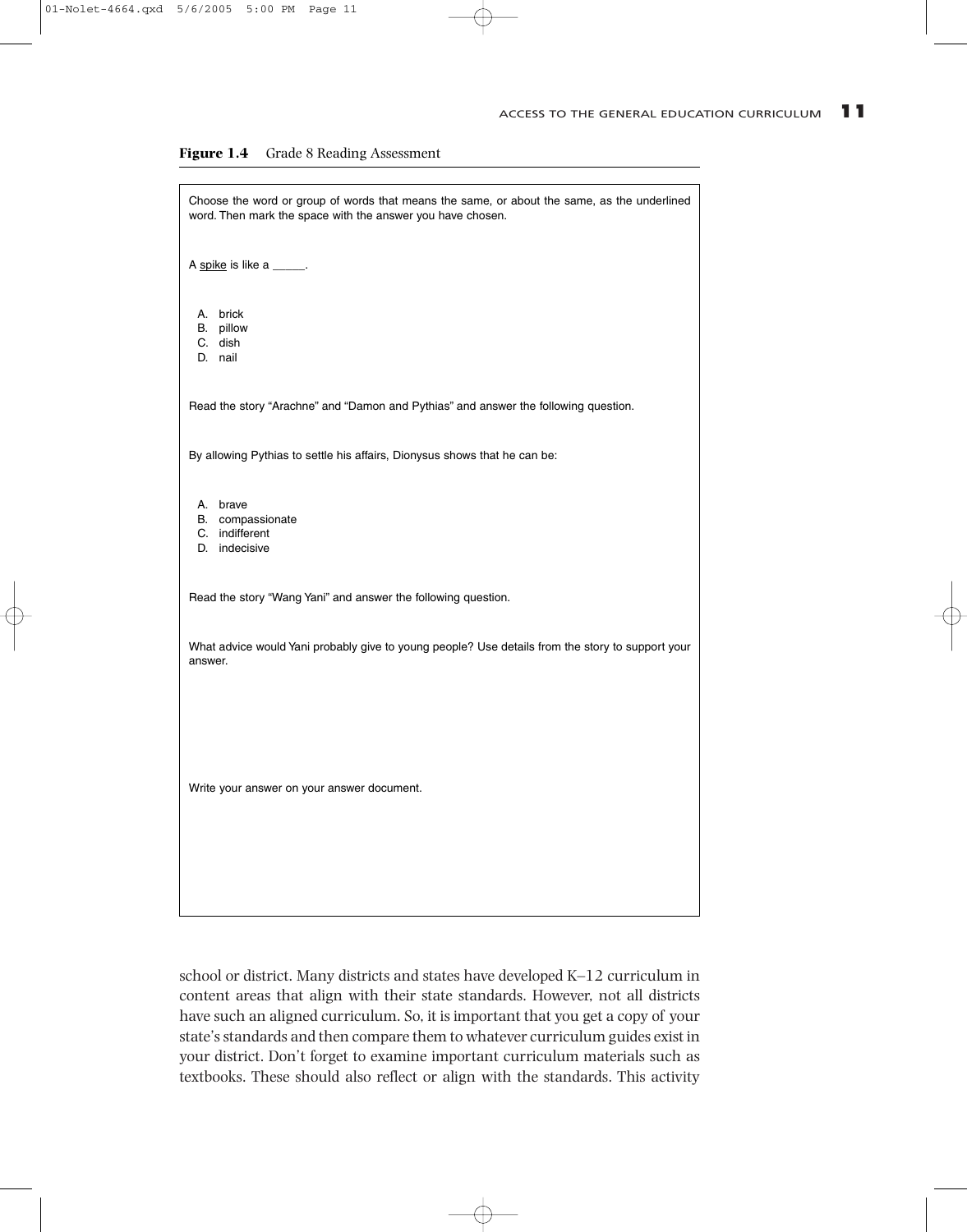is something that faculty within an entire school or grade level might need to engage in.

Among the things that you and your colleagues should identify as you investigate your state's standards are the specific topics covered within a subject matter domain. For example, in the standards in Figure 1.2, mathematics in Grades 6–8 covers the same algebraic topics of patterns and functions. Note the changes in the standards from Grade 6, "identify and describe sequences represented by a physical model or in a function table," Grade 7, "identify and extend an arithmetic sequence represented as a function table," and Grade 8, "determine the recursive relationship of arithmetic sequences represented in words, in a table or in a graph." Which main topics does your math curriculum cover across the grade levels?

You should also dig deeper into each of the specific topics to examine the specific skills and types of processes that are included. For example, which computation skills are addressed at which grade levels? What about application of knowledge and skills? What are students expected to be able to do or demonstrate? Are these taught at all grades? Sometimes standards can be overly general and not provide the level of detail necessary to do such a comparison. In that case, you may need to talk to an outside curriculum expert from your district or state to determine exactly what is expected in the standard.

Of course, you should also become very familiar with your state's assessments. The result of this investigation will be a better understanding of what skills are likely to be addressed at specific grade levels. Remember, you can't just focus on the grade(s) you teach, but you must look at what comes before and what will come after. After all of this analysis, you are likely to find some areas that you have ignored in your instruction as well as things you have been teaching that are not reflected in the standards. This may mean changing what and how you teach. It can mean eliminating some content, or it can also mean finding ways to incorporate the standards into specific instructional units or lessons that you do teach.

Also, don't forget to examine your textbooks, reading series, and other curriculum materials. Sometimes textbooks can contradict specific standards, or they may not emphasize certain skills. You need to make sure that you use textbooks and other materials that support the goals of the state standards.

One strategy that can be particularly useful in helping teachers better understand how standards translate into instruction is to examine student work. After teachers understand what is expected, they can jointly identify and discuss evidence of the standards within student papers or other assignments. Students can also be asked to explain. This helps teachers gain a deeper awareness of what a specific standard looks like in practice.

### **Standards and Students With Disabilities**

Standards have had a particular impact on students with disabilities. First, there is increasing evidence that standards are resulting in higher expectations and higher levels of achievement among students with disabilities (McLaughlin et al., in press; Nagle, 2004).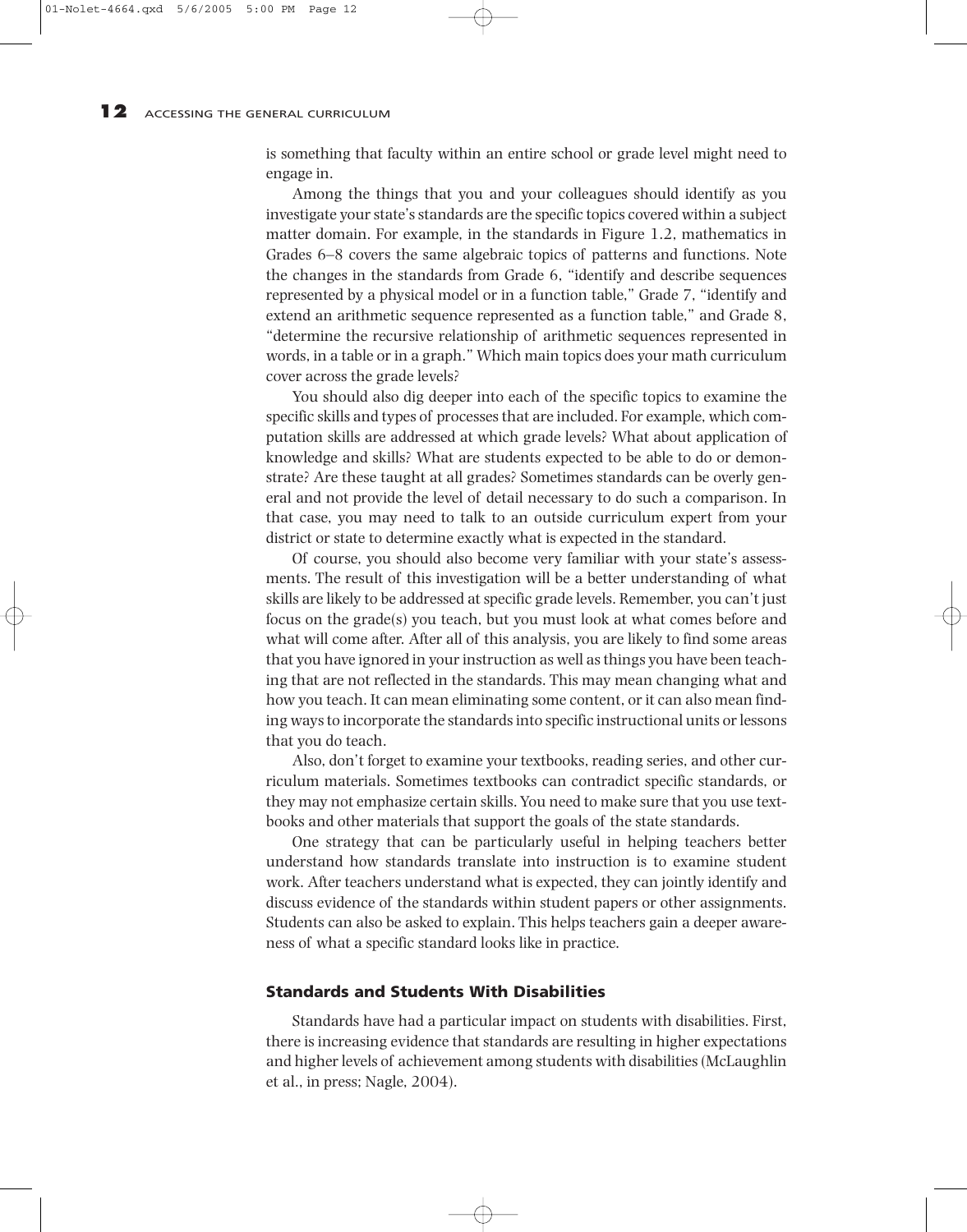However, teachers face a number of challenges in their efforts to provide students with disabilities access to standards. One challenge, which we discussed earlier in this chapter, is the limited amount of time that is available to teach all of the skills that teachers believe students with disabilities need to learn. The pace of instruction has increased in general education classrooms due to the amount of content that is expected to be covered under the state standards, so there is less time to support students who may require more time or have a lesson taught differently or be given more opportunity to practice skills.

For a student who has skill deficits, the challenge is often how to teach the specific skills and also allow the student to keep up with the grade-level curriculum. Helping students with disabilities succeed in a standards-driven curriculum requires that teachers know the core and essential knowledge embedded in content standards and how to assess where a student is performing with respect to that core knowledge. In the following chapters, you will learn how to do all of these things. But, before you begin to focus on an individual student, let's take a final look at the big picture of how state standards, coupled with the emphasis on accountability, is changing how we think about special education.

# **A NEW WAY TO THINK ABOUT SPECIAL EDUCATION**

The foundation of special education rests with the guarantee that each eligible student receives a "free and appropriate public education" or FAPE. What is appropriate for an individual student is to be determined by parents and a multidisciplinary team of professionals. These decisions are evident in a student's IEP, which specifies the annual educational goals and the special education and related services that a student requires to meet those goals.

The traditional model of developing IEPs and of designing special education viewed students with disabilities in isolation of broader general education curricular goals. Children were tested; their learning strengths and deficits were identified; and individual goals, objectives, and strategies were devised to meet the deficits. Educational evaluations were typically conducted in isolation from the larger general education curriculum and focused on discrete skill deficits. IEPs often were a collection of isolated skill objectives that led to isolated instruction (Shriner & DeStefano, 2003). A student's program may have been individualized, but it was based on annual goals and thus separated from the scope and sequence of a curriculum. Often, the IEP became *the* curriculum for a student.

Within the standards-driven reform model, special education is evolving into an array of services and supports that provide a student access to the general education curriculum, and the IEP becomes a tool that specifies how to implement general education curriculum with an individual student.

The new model of special education is illustrated in Figure 1.5.

In this model, a student's IEP is based on an assessment that indicates where a student is functioning (e.g., at what level is the student's knowledge, skills, and processes within specific subject matter) within the general education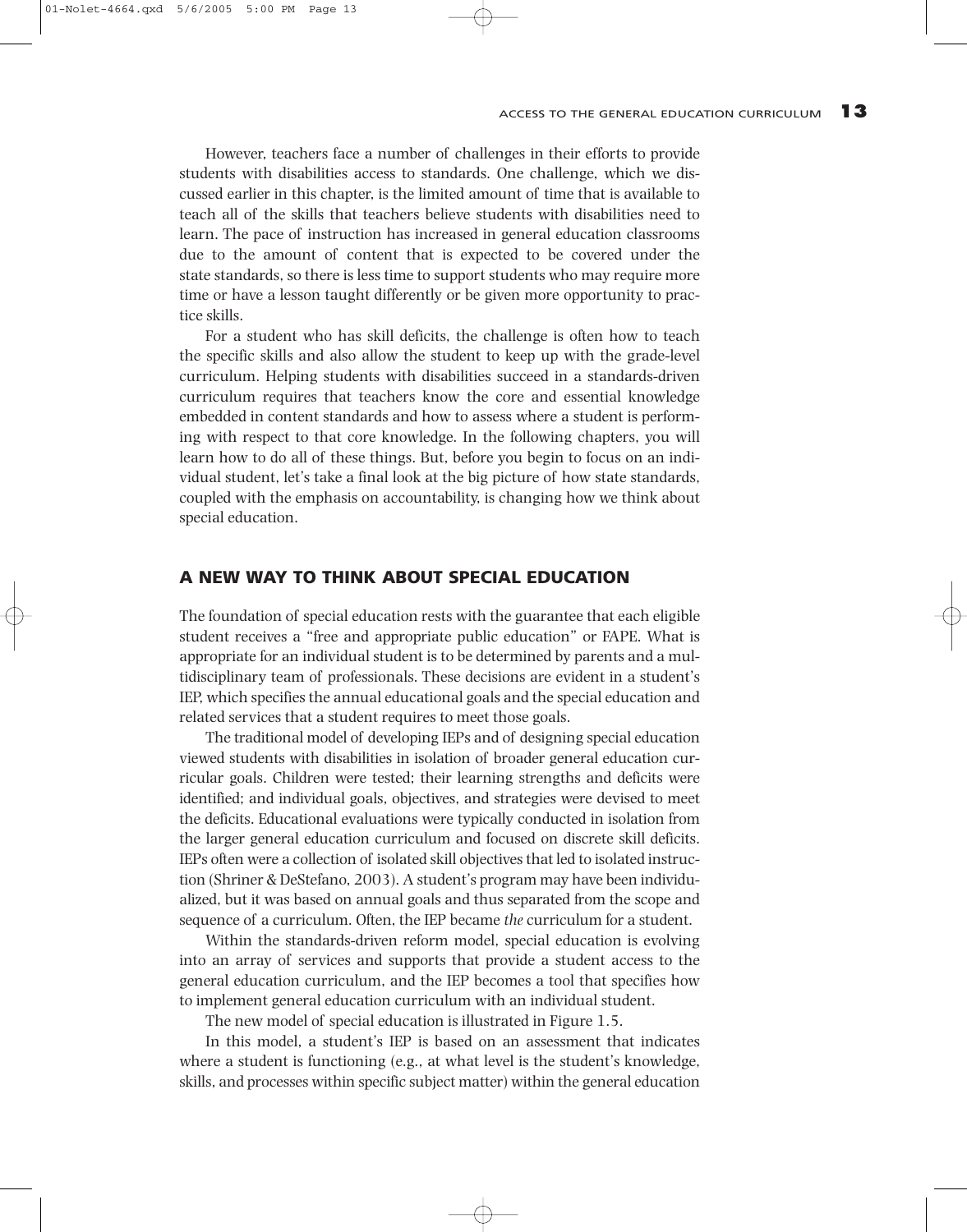



curriculum, which reflects the standards. The goals for special education instruction as well as the accommodations and services and supports required to help the student access and progress in the curriculum are also specified. The IEP should address how special education will supplement the general education curriculum by providing instruction in specific curricular areas or skill areas not addressed in the general education curriculum. Decisions about an IEP are individualized, but they start from the expectation that the student is to learn the general education curriculum, and special education's role is to help the student learn and progress in that curriculum. We will provide much more information about the IEP in Chapter 6.

## **Challenges for Special and General Education Teachers**

There are a number of challenges facing all teachers as they implement standards, assessments, and accountability reforms with students with disabilities. The most significant of these challenges is how to enable each student to access the critical knowledge and skills specified in the standards. The stakes for schools and for students are higher than ever. If students do not have meaningful access to the general education curriculum, they cannot be expected to become proficient on state and local assessments. Poor performance on these assessments can lead to consequences for schools. What is more, consequences